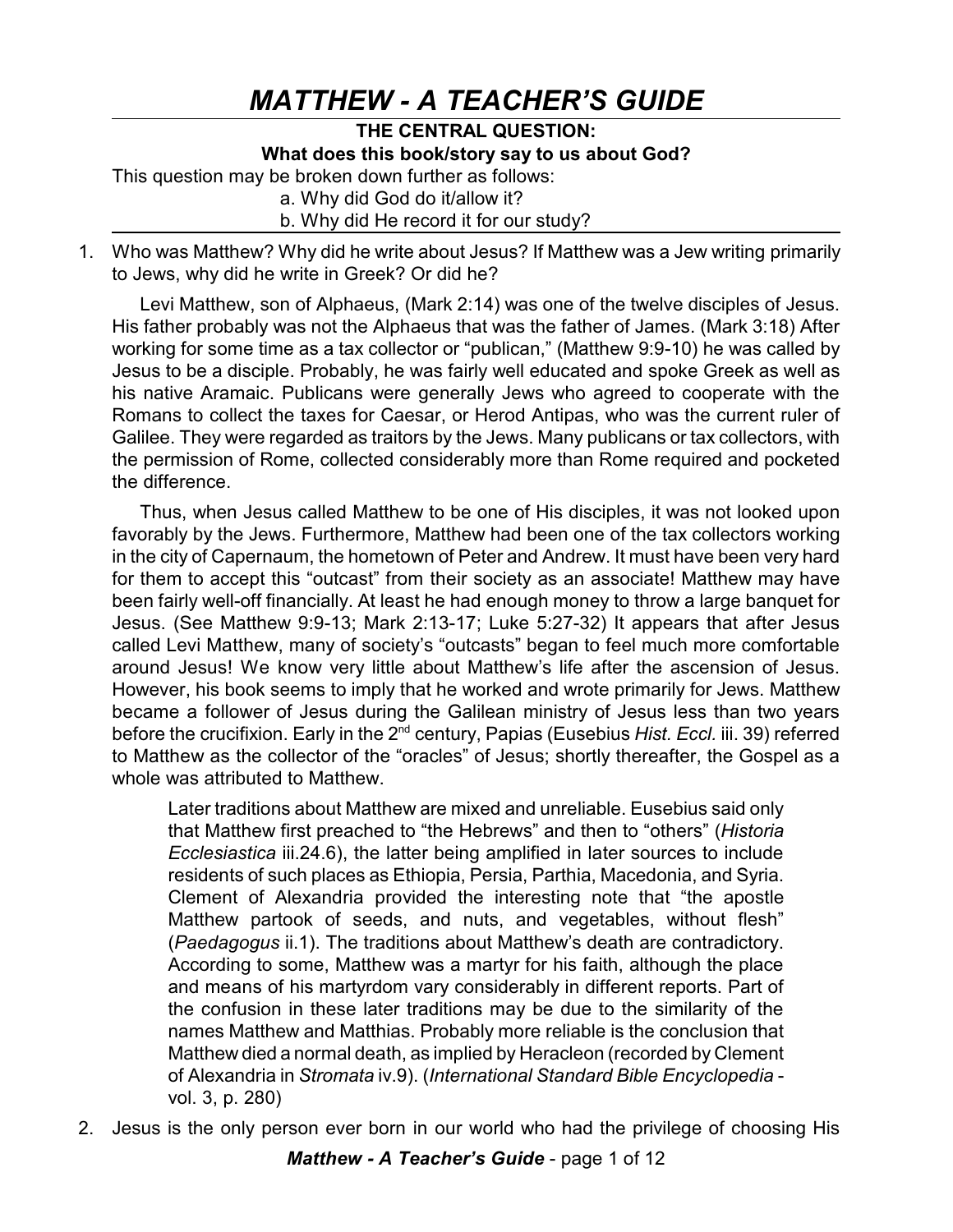ancestors! Why did He choose the ancestors He did? Why would He allow the names of His ancestors who had dubious reputations to be named in the Bible? Would you have chosen that family? Would you have mentioned Tamar, Rahab, Ruth, and Bathsheba by name? (Matthew 1:3-6) Why were the genealogies traced through Joseph and not to Mary? Or, were they? Do we even know who Mary's ancestors were?

## See the handout entitled: *The Genealogy of Jesus.*

Tamar, a Canaanite girl, was the daughter-in-law of Judah who became pregnant by him and thus, became an ancestor of David and of Jesus. (See Genesis 38) Rahab, a former prostitute from Jericho, (Joshua 2) married Salmon and had a son named Boaz. Boaz married Ruth, (see the book of Ruth) a descendant of Lot and his oldest daughter through Moab. They became the great grandparents of king David! David later committed adultery with Bathsheba, the wife of Uriah, the Hittite. Then David arranged for Uriah's murder. (2 Samuel 11) Bathsheba gave birth to Solomon, the son who inherited David's throne! (2 Samuel 12:24-25) Their family line did not lack for interesting characters!

If we knew that we had such people as our ancestors, most of us would probably keep quiet about them! Jesus did not hesitate to let people know that He was descended from such people! What does that tell us about Him and about His Father?

3. Why would God choose the widowed father of several children (Matthew 13:55-56; Mark 6:1-4) to be the "father" of Jesus through whom the inheritance was traced? Today, would we consider Jesus to be an adopted son or stepson?

This is primarily a thought question since the Bible does not seem to comment on it. Unfortunately, we know very little about either Mary or Joseph. We seem to be told just enough to make it clear that Jesus was not Joseph's son, but rather, a Divine Messiah, "come from heaven," born to a human mother. Since we know so little of Jesus's childhood, why didn't He just show up one day and begin His ministry? Was it really necessary for Him to leave heaven for thirty years to spend them mostly in the wicked town of Nazareth?

If Jesus had not been born as a human and if He had not struggled through the normal stages of childhood with things like sibling rivalry, etc., it would, no doubt, be argued that He was never really a human being, but rather, just an angel or some sort of supernatural being who could never understand our temptations or our problems. Thus, it was essential for Him to go through all of those struggles as a human in preparation for His three and one-half years of ministry. God wanted to remove every possible question about His Son's humanity.

Perhaps the real reasons why Jesus came and lived among us as a child and youth will be hidden until we are able to review the records in Heaven. It may be that the onlooking universe learned a great deal about the nature of Satan as he did everything possible to destroy God's mission to planet Earth.

4. Why did God go to such trouble to guide the three Magi to see baby Jesus? (Matthew 2:1- 12) Why did God allow them to approach Herod and inquire of him about the Child if He knew that the result would be the death of all those children? Where did the wise men get their information about Jesus? (Numbers 24:17) Why did God send those heathen strangers hundreds of miles to see Jesus while He apparently made no effort to guide any of the Jewish religious leaders from Jerusalem just a few miles away? Had God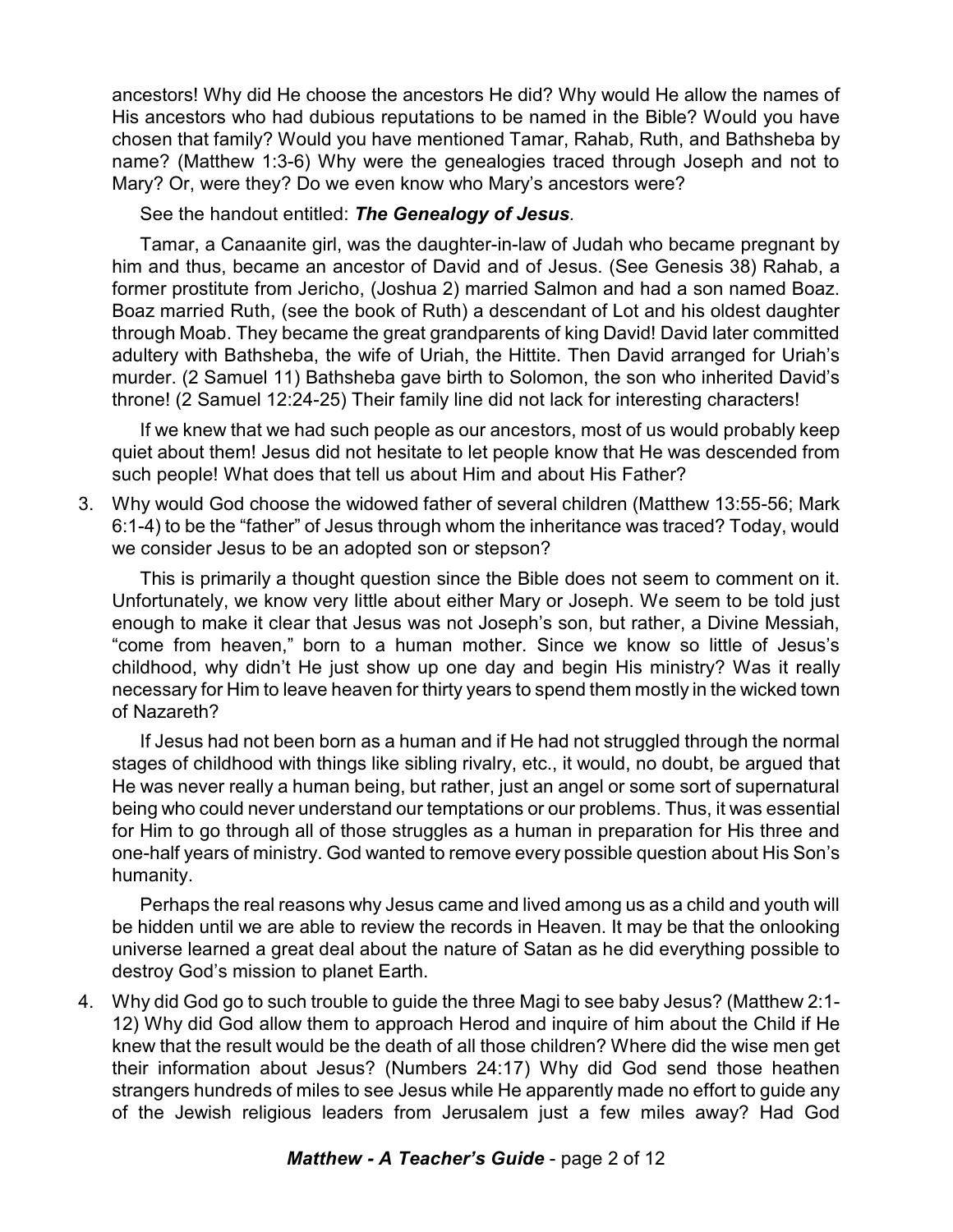abandoned His chosen people already?

It seems apparent that the book of Matthew while clearly being written primarily for the benefit of the Jewish people also extends the mission of Christ to include the entire world. (See Matthew 28:19-20) **From the very beginning, Matthew repeatedly showed how different the responses of the Jews and the Gentiles were to Jesus.**

Jesus was portrayed as a King who came to "rescue" His people and set up His kingdom, and when He did, His own people rejected His conditions. They did not want the kind of kingdom that He offered. They wanted a Messiah who would help them to conquer the Romans and rule the world! While some Gentiles exhibited enormous faith and went to great effort and expense to see Jesus, His own people, even when confronted with wonderful miracles performed by Jesus, accused Him of working by the power of the prince of demons! (See Matthew 2:1-12; 8:5-13; 15:21-28; 12:24)

Why the wise men went to Herod, and why God apparently led them there is a mystery. They may have felt that Jesus would naturally be born to the king's family! Or, they may have decided to inquire about the baby while in Jerusalem since all the main roads led through there. However, their visit to Jerusalem did bring the fact of the Messiah's birth to the attention of all the leaders in Jerusalem. They must have been quite excited when they first learned that someone had received news that the Messiah had been born! But when they realized that the message had come through Gentiles instead of directly to them, no doubt they were offended. (See *DA* 61,62)

Herod probably construed the whole idea to be some sort of treasonous plot to eliminate him and place a real "Jew" on the throne. (*DA* 62,63)

One wonders how long the people of Jerusalem spent considering the message brought by the wise men. Already, the special privileges that the Jews considered theirs exclusively from God were being shared with the Gentiles. The Jews were not ready to accept that.

5. Why would God send His Son as a baby, with Mary and Joseph, all the way down to Egypt instead of just hiding them in Galilee?

Apart from the obvious historical parallels with the story of the Jewish people as a whole, it is possible that God led Joseph to take his little family down to Egypt so they would get a larger world view. It also eventually led to their settling in Nazareth in Galilee instead of remaining near their ancestral home in Bethlehem.

It is important for us to remember that there were probably more Jews living in Egypt at that point in history than there were in Palestine. They were descendants of the exiles who fled to Egypt in Jeremiah's day. There were other Jews, also, who moved there to take advantage of the profitable commercial business opportunities around Alexandria. No doubt, Joseph and Mary settled briefly among the Jewish people in Egypt and worked and lived there until they returned to Israel after the death of Herod.

6. Matthew referred to many Old Testament "prophecies" about the Messiah and showed their fulfillment in Jesus. How do you explain the fact that many of those prophecies had distinctly different meanings when they were originally given in the Old Testament? (See Isaiah 7:14; Jeremiah 31:15; Hosea 11:1; compare Matthew 1:23; 2:15; 2:18) Where did Matthew get the prophecy, "He will be called a Nazarene"? (Matthew 2:23)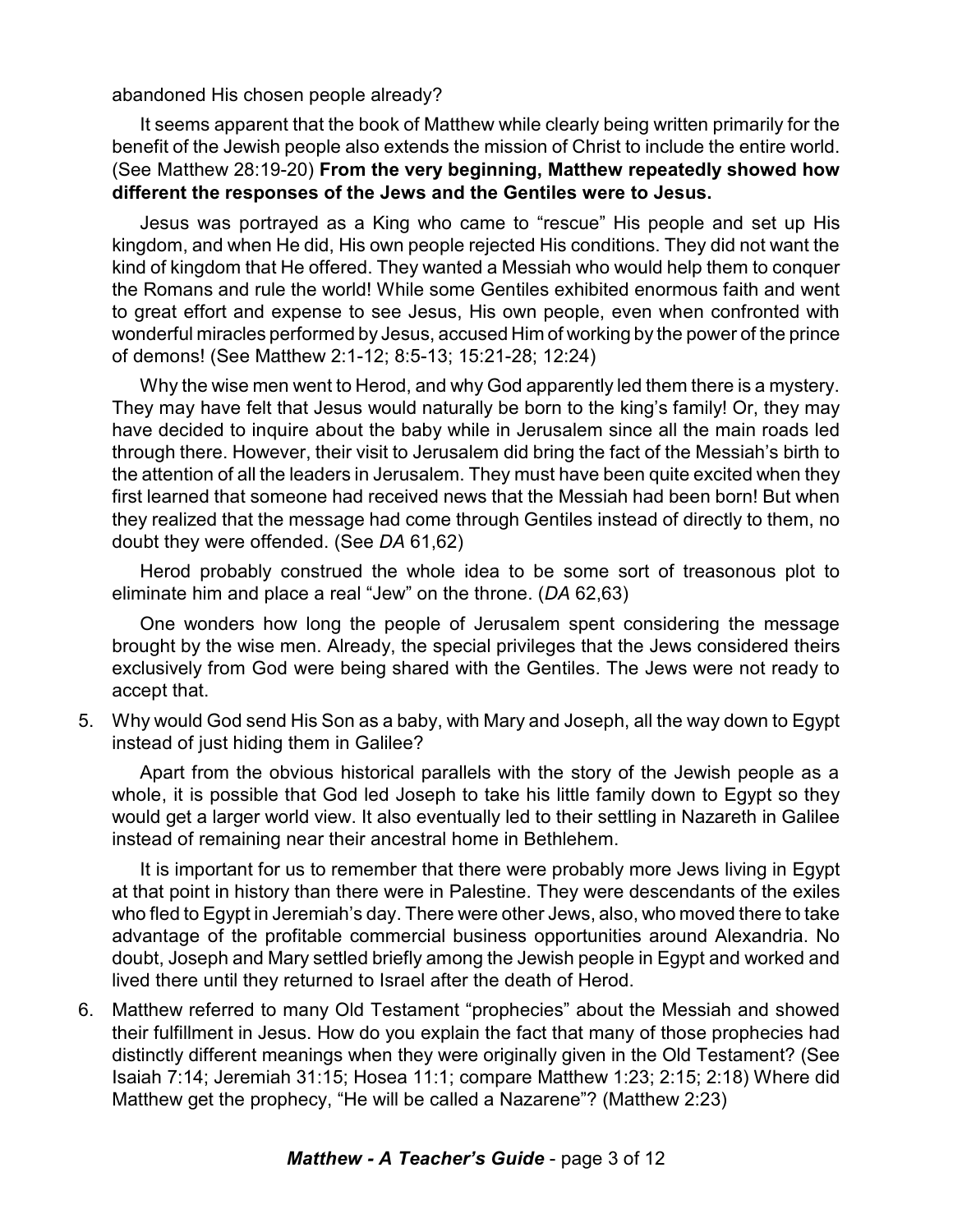| Prophecy                      | Old Testament meaning                                                                                                                                                                                                                                         | New Testament meaning                                                                                                                                                                                |
|-------------------------------|---------------------------------------------------------------------------------------------------------------------------------------------------------------------------------------------------------------------------------------------------------------|------------------------------------------------------------------------------------------------------------------------------------------------------------------------------------------------------|
| Isaiah 7:14                   | In the context of Isaiah 7:1-<br>9:6, the original prophecy<br>referred to Isaiah's son,<br>Maher-shalal-hashbaz, and<br>referred to the lifting of the<br>siege by Kings Rezin and<br>Pekah before Isaiah's son was<br>old enough to say "mama" or<br>"dada" | In Matthew 1:21 the verse clearly referred<br>to the virgin birth of Jesus. It is clear that<br>this was the long-term meaning of the<br>prophecy of Isaiah 9:6.                                     |
| Micah 5:2                     | A future leader will be born in<br><b>Bethlehem</b>                                                                                                                                                                                                           | The Messiah was indeed born in<br>Bethlehem as a descendant of David                                                                                                                                 |
| Jeremiah<br>31:15             | In the original context, this<br>referred to the weeping of the<br>people taken off into<br>Babylonian captivity. (See Jer.<br>31:16,17                                                                                                                       | Matthew 2:18: The overwhelming grief that<br>must have struck the mothers of the area<br>when all their male children were killed was<br>comparable to the weeping of those going<br>into captivity. |
| Hosea 11:1                    | Hosea was reviewing the<br>history of ancient Israel and<br>was clearly referring to their<br>exodus from Egypt.                                                                                                                                              | Matthew 2:15: Matthew noted the very<br>interesting parallel between the personal<br>life story of Jesus and the history of Israel<br>as a nation.                                                   |
| "Nazarene"<br>Matthew<br>2:23 | There is no equivalent<br>prophecy in the Old<br><b>Testament Scriptures that we</b><br>have today or in any of the<br>Old Testament Apocrypha or<br>Pseudepigrapha that is still in<br>existence.                                                            |                                                                                                                                                                                                      |
| Isaiah 9:1-2                  | A prophecy of the future King                                                                                                                                                                                                                                 | Matthew 4:14-16: Jesus began His ministry<br>in Galilee                                                                                                                                              |
| Isaiah 53:4                   | Jews regard this as a<br>prophecy about the sufferings<br>of the Jewish people                                                                                                                                                                                | Matthew 8:17: Matthew took this to refer to<br>Jesus's healing of the sick and suffering in<br>His day.                                                                                              |
| <b>Isaiah 42:1-4</b>          | A prophecy about the future<br>Messiah                                                                                                                                                                                                                        | Matthew 12:18-21 applied this to the life of<br>Christ.                                                                                                                                              |
| Psalms 78:2                   | This was a poem by Asaph to<br>the people of Israel.                                                                                                                                                                                                          | Matthew 13:35: Matthew applied it to the<br>parables of Jesus.                                                                                                                                       |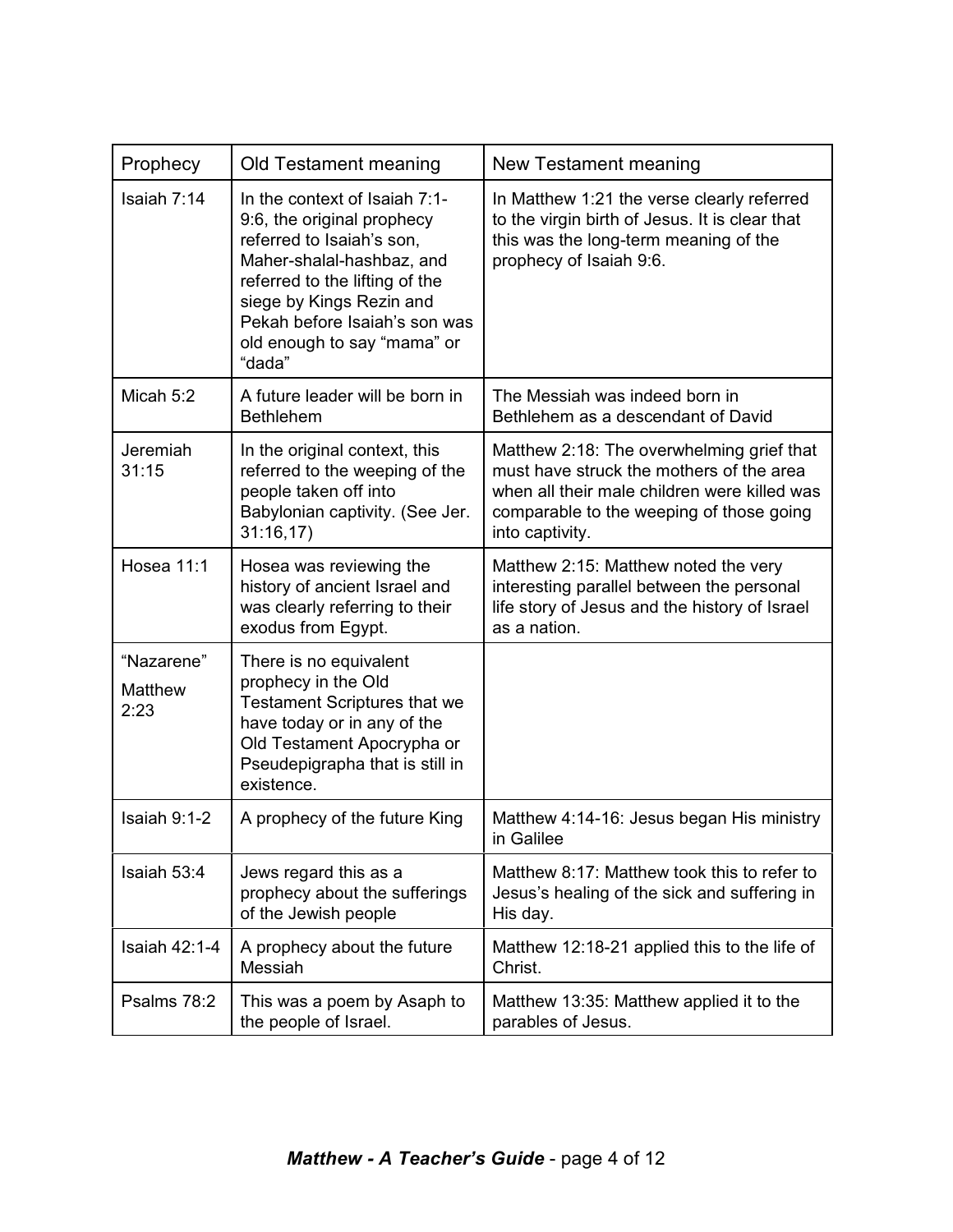| Zechariah<br>$11:12-13;$<br>Jeremiah<br>$18:2 - 12$ ;<br>$19:1 - 15$ ;<br>$32:6-9$ | This was primarily an<br>experience that happened to<br>Zechariah. There are some<br>possible similarities in<br>Jeremiah.                   | Matthew 27:9-10: This prophecy was a<br>mixture of ideas coming from Zechariah<br>and Jeremiah. Matthew noted how they all<br>seemed to fit the life of Christ.                                                     |
|------------------------------------------------------------------------------------|----------------------------------------------------------------------------------------------------------------------------------------------|---------------------------------------------------------------------------------------------------------------------------------------------------------------------------------------------------------------------|
| <b>Psalms</b><br>$22:1,7-8,18;$<br>69:21                                           | Psalms 22 was a poem about<br>a terrible experience that<br>David had, but there are many<br>interesting parallels in the<br>death of Jesus. | Matthew 27:35,39,43,46 all have parallels<br>in Psalms 22, but it is clear from verses like<br>Psalms 69:22-28 that these Old Testament<br>passages had a different primary<br>application in the original setting! |

It should be apparent from the table above that some of these passages were meant to refer to the future Messiah while others are simply interesting parallels.

7. What do the temptations of Jesus reveal to us about God and about Satan? (Matthew 4:1- 11; Mark 1.12-13; Luke 4.1-13) Would you be tempted to do any of those things?

None of us have ever been "tempted" to turn a stone into a loaf of bread because we could not do it anyway! Few, if any, of us would be tempted by the other two temptations either. Jesus was being tempted at a level that we do not understand. The real issue at stake in these temptations was the identity of Jesus Himself. The Devil was hoping to get Him to doubt that He was the Son of God. One only has to prove something if there is some question about it. The Jewish people had a "legend" that the Messiah would appear on the pinnacle of the temple and proceed to help them chase out the Romans. If Jesus had been willing to do that, they might have readily accepted Him!

8. Do you think the Sermon on the Mount recorded in Matthew 5-7 was originally given as one single sermon? If so, how much of the sermon do we actually have recorded? Does it seem like the picture many people have of Jesus as a teacher to suddenly launch into a sermon in which He attacked many of their most cherished religious traditions, one after another? Do you think His hearers were amused, annoyed, disturbed, shocked, or angry? On that occasion, did Jesus overlook the fact that one cannot antagonize and persuade at the same time? Or, did Jesus use a way of saying those things that was not upsetting? How many of Jesus's teachings in the Sermon on the Mount were actually new (not taught in the Old Testament)?

Comparison with other gospels suggests that Matthew summarized in this single location major points from a number of Christ's sermons. It is also possible that on this occasion, Jesus intentionally pulled together many things that He had been preaching about previously and gave a fuller exposition of His teachings. The entire Sermon on the Mount, if simply stated verbatim, takes only a few minutes. Jesus apparently spent much of the day giving this "sermon." There must have been many illustrations and a lot of additional information given by Christ that we do not have recorded in the sermon in its present form. It would be very interesting to know what additional information Christ might have given. We seem to have a mere outline of the major points.

Many of Jesus's teachings in the Sermon on the Mount are actually found in the Old Testament, but they certainly were not prominent in the thinking of the Jews! Jesus was trying to help them realize that real obedience happens when one acts from principle and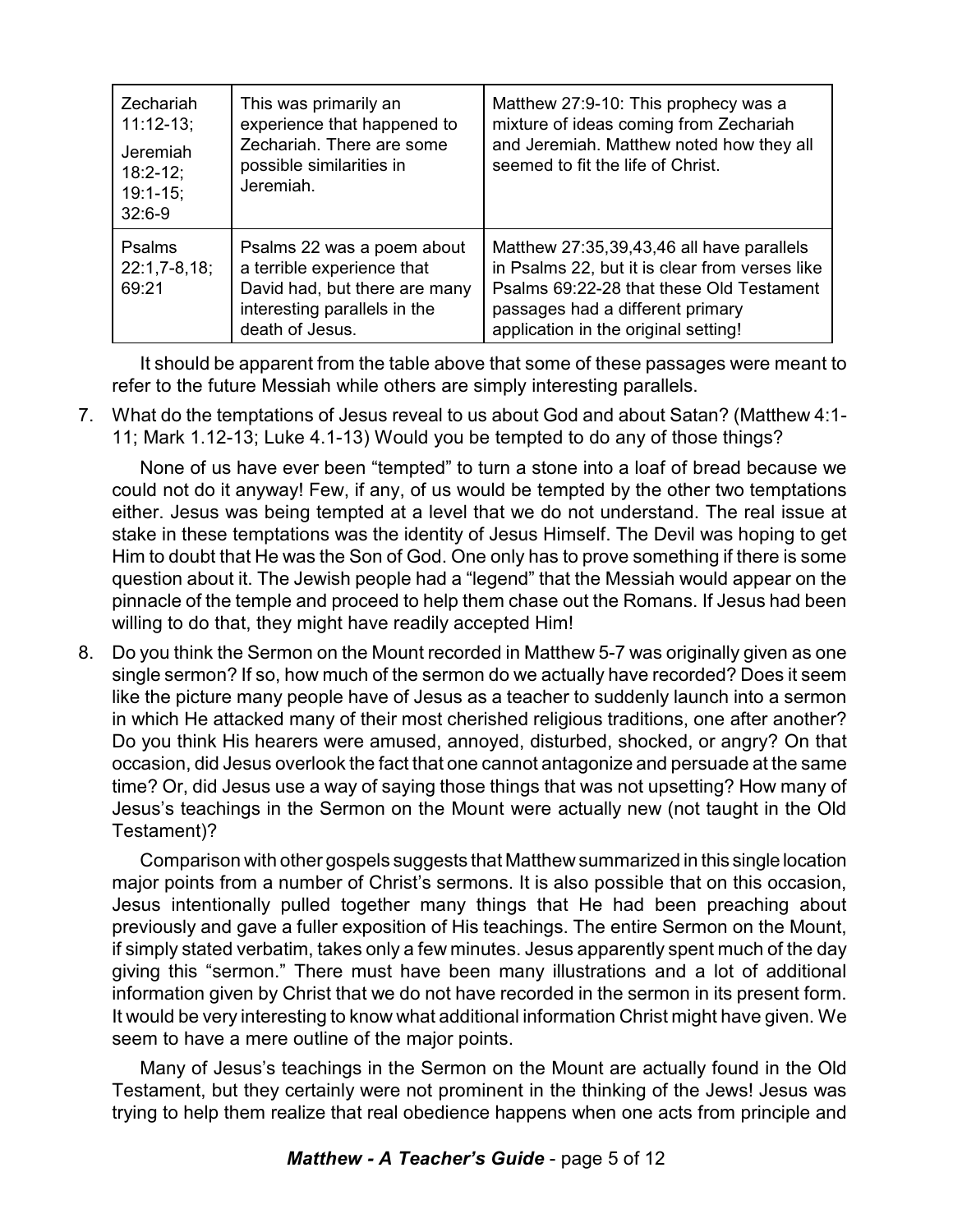not out of obligation to some law. (See *COL* 97)

9. Why did Jesus start the Sermon on the Mount by saying, "Happy are those who know they are spiritually poor"? (Matthew 5:3, *GNB*; compare Luke 6:20) This seemed to contradict logic and many passages in the Old Testament! Would this passage describe "Laodiceans" living in our day? What is the meaning of "poor in spirit"? Does that mean lacking spirit, maybe? **If you were a new young teacher, would you begin by trying to revise all the textbooks?** How does this passage relate to Matthew 19:24 which says, "It is much harder for a rich person to enter the Kingdom of God than for a camel to go through the eye of a needle." (*GNB*) Isn't it true that if you are good, you will be blessed? And if you are blessed, you will be rich?

One of the Jew's most cherished beliefs was the idea that if you are good, you will be blessed. And if you are blessed, you will be rich. That made life very easy for them in one sense. One could easily tell who the good people were because they were the ones with all the money and the nice things. They were certain that no poor person was blessed! But since they had that idea, the rich saw no need of spiritual help! They already had proof that they were good people! Wasn't God blessing them? It was also obvious to all that Jesus was not a "good" Person because He was poor!

Jesus suggested that it was very important to recognize one's spiritual need. If one does not recognize any need, there is little incentive to change. The poor in Jesus's day believed that they were condemned and needed help. Thus, they sought it out and were ready to listen carefully to Jesus. The rich felt only the need to maintain and perpetuate their superiority and control. When Jesus began to teach, the rich recognized that His teachings would destroy their cherished positions, so they chose to destroy Him rather than change their ideas.

10. Why do you suppose Jesus found it necessary to say, "Do not think that I have come to do away with the Law of Moses and the teachings of the prophets. I have not come to do away with them, but to make their teachings come true"? (Matthew 5:17, *GNB*) "Think not that I am come to destroy the law, or the prophets: I am not come to destroy, but to fulfill." (Matthew 5:17, *KJV*) Was it that what He had already said did not seem to be in harmony with the Old Testament? What was He referring to when He mentioned "the law and the prophets"?

When the Jews referred to "the Law and the Prophets" they meant the Old Testament. The Old Testament was formally divided into three divisions by the Jews:

**The Law (The Torah**): the five books of Moses–Genesis, Exodus, Leviticus, Numbers, and Deuteronomy;

**The Prophets**: Joshua, Judges, Samuel, Kings, Isaiah, Jeremiah, Ezekiel, Hosea, Joel, Amos, Obadiah, Jonah, Micah, Nahum, Habakkuk, Zephaniah, Haggai, Zechariah, and Malachi;

**The Writings**: Psalms, Proverbs, Job, Song of Solomon, Ruth, Lamentations, Ecclesiastes, Esther, Daniel, Ezra, Nehemiah, and Chronicles.

But often, people of the time would simply say "the Law and the Prophets" to mean the whole Scripture which they had–which we call the Old Testament. They even sometimes would shorten it to only "the Law." (See John 10:34 where Jesus quoted Psalms 82:6, a part of "the Writings.")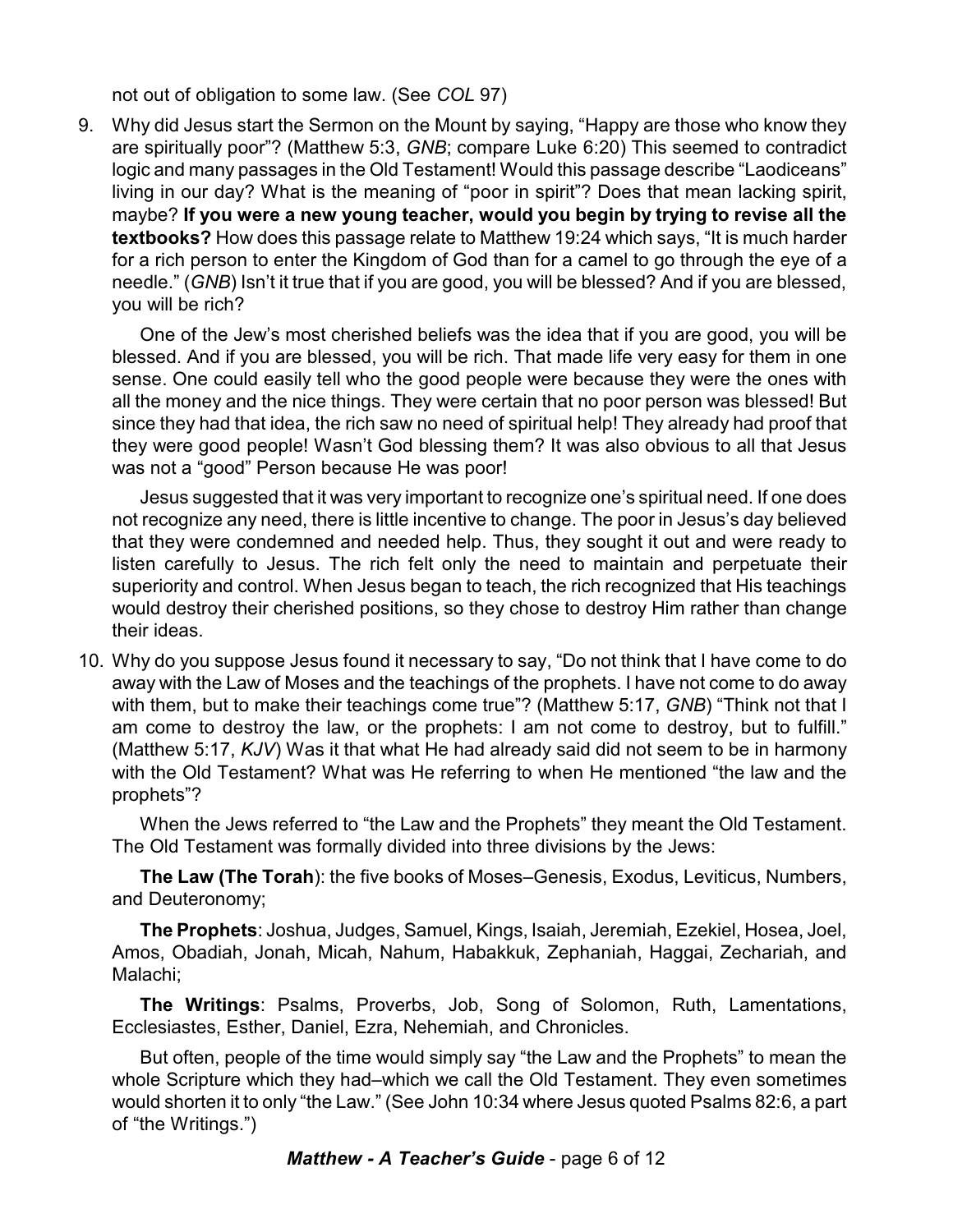Jesus was suggesting a whole new interpretation and application of the teachings of the Old Testament! Not that the Old Testament had not been understood in that way in the past, but His "new interpretations" of the Old Testament teachings were very different from their usual understanding. Thus, it was necessary for Jesus to stop and suggest that these were not new teachings!

11. Was it reasonable for Jesus to ask us to "love our enemies"? (Matthew 5:44) In what sense could we do such a thing? What kind of love is this?

The Greek word used in this verse is *agape* meaning "to treat with kindness, respect, and caring." God is not commanding you to feel "love" toward someone. However, God knows that treating people in that way and actually coming in contact with them so we get to know them and understand their situation, in time, will probably lead to greater "love" in our usual sense of the word.

12. Who are the people to whom Jesus will finally have to say, "Go away, I never knew you"? (Matthew 7:21-23) Doesn't God know everything about everyone, even the number of hairs on our heads? (Matthew 10:30) If so, what kind of "knowing" is this?

This word *know* is used in the Bible to mean two very distinctly different things. "Now Adam knew Eve his wife, and she conceived and bore Cain, and said, 'I have acquired a man from the LORD.'" (Genesis 4:1, *NKJV*) In this context the word *know* suggests a very personal and intimate kind of "knowing." The other meaning of the word is the general meaning of "being informed."

In this passage Jesus was clearly referring to those who may have made all kinds of professions of their faith and have apparently performed even miracles, but they had never come to really know their God. They were not God's friends.

13. What does it mean when it says that Jesus was not like the teachers of the law, instead He taught "with authority"? (Matthew 7:28-29) What kind of "authority" did Jesus have?

To the Jews in Jesus's day, authority came from quoting the "Fathers" who had made up all the rules that they lived by. These Fathers did not always agree with each other! So, there were constant arguments about who had the greatest authority among the Fathers.

Jesus ignored all of that and explained things in simple but elegant ways that to the minds of the people who were familiar with His illustrations were very clear. When you recognize that something is true based on your past experience, you do not need a Father to tell you it is true. To Jesus's audience, His statements were true because they were based on evidence that they were all familiar with or were based on clear logic that they all could follow. Such truth does not need to be confirmed by some outside "authority"!

14. Why did Jesus say that Jairus's daughter was just "sleeping" when He knew very well she was dead? (Matthew 9:18-26; compare John 11:11-15) What does that imply about death?

To Jesus, death is always just a sleep. He could arouse anyone He wanted to from death as easily as we might awaken them from a quiet nap. As John's Gospel suggests, the first death is only a sleep because everyone who has ever died will be awakened again some day by the Lord of Life. (John 5:28-29) Some will arise in the first resurrection of the righteous at the second coming of Christ, and others will not arise until the second resurrection of the wicked at the third coming of Christ. Of course, not all will be safe to admit to heaven, and the wicked will perish, finally, after they and all others recognize that God has done everything He could do for their salvation.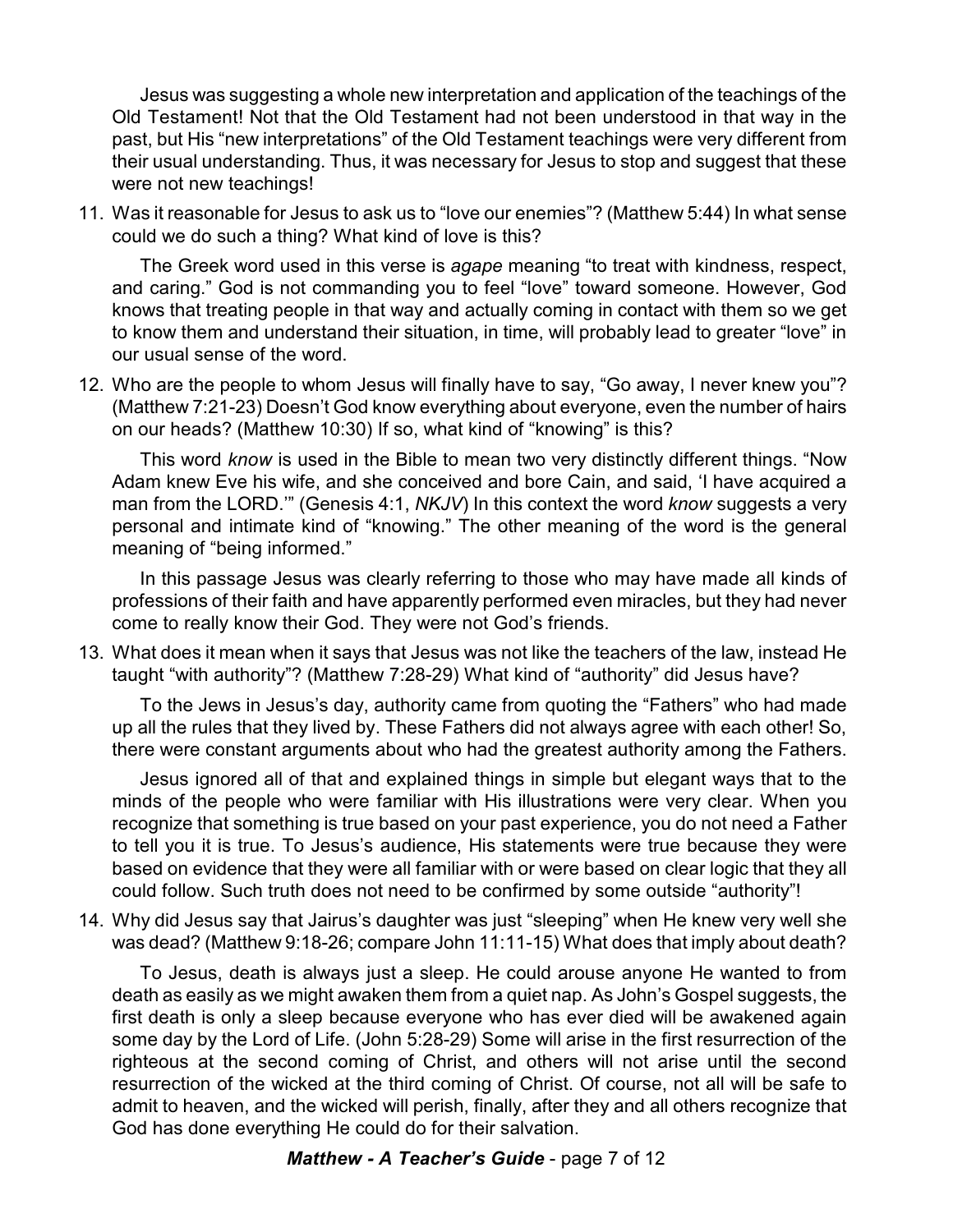15. Why did John send his disciples to ask Jesus if He was the expected Messiah? Hadn't he himself announced that Jesus was the expected Messiah? (Matthew11:1-19; Luke 7:18-35)

No doubt, John was discouraged by being confined to a prison cell in the fortress east of the Dead Sea know as Machaerus. (See Josephus, *Antiquities*, 18.5.1,2) But the real question in his mind was whether his whole mission had actually accomplished its goal of preparing the way for the Messiah, particularly since Jesus did not seem to be acting like the Messiah that John expected! (See John 1:27-31) John had been influenced by the Jewish belief that the Messiah would help the Jews conquer the Romans. Furthermore, he himself had predicted that Jesus would cause a time of judgment to begin: "The ax is ready to cut down the trees at the roots; every tree that does not bear good fruit will be cut down and thrown in the fire." (Matthew 3:10, *GNB*) John had predicted that Jesus would "baptize with...fire" (verse 11) and have "his winnowing shovel with him to thresh out all the grain. He will gather his wheat into his barn, but he will burn the chaff in a fire that never goes out." (verse 12, *GNB*)

John realized that his life might be cut short at any time, and he was not seeing the fulfillment of his dreams. But, Jesus did not just make a claim that He was the Messiah and say that He expected John to exercise some "faith." Jesus asked John's disciples to watch for awhile and look around them and see what was happening. A widely-recognized Messianic prophecy from Isaiah 35:5-6 was being fulfilled right before their eyes! Here was not just a claim but evidence. John's disciples may have stayed with Jesus for some time watching all the exciting things that were happening. Jesus finally turned to the crowd and stated plainly that John was the "Elijah" who was to come. (See Malachi 4:5) When they returned to John and began to recount what they had seen and heard, John accepted that new evidence and his faith was confirmed. (See *DA* 216-218) No doubt, John began to pray fervently that Jesus would fulfill the rest of Isaiah's prophecy found in Isaiah 61:1-2! As on many previous occasions, God did not ask John to believe on the basis of a claim; God provided adequate evidence on which John could establish his faith in the Messiah. What does that tell us about what God expects of us today?

16. Why did Jesus make so much use of parables? (Matthew 13:10-17,34,-35) Was He trying to hide something?

There are several reasons why Jesus used parables. First of all, the simple illustrations that the people were familiar with helped to remind them of His lessons each time they would see that example in real life. Second, by teaching in parables or object lessons, they could comprehend the story and later spend time thinking through His meaning.

But Jesus also used parables because His enemies were constantly spying on Him, and His every word was criticized by them. The simple parables left each person to come to his own conclusion as to Jesus's meaning! Thus, it was much more difficult for His enemies to claim that He had made a statement that they could twist to call heresy.

17. What was God trying to teach us through the experience of the transfiguration? (Matthew 17:1-13; compare Mark 9:2-8; Luke 9:28-36; 2 Peter 1 :16-18)

This is a very important part of the history of Christ's life. Jesus had claimed that He was sinless. (See John 8:46) Here, He demonstrated it by standing in the very presence and glory of God. If Jesus had been a natural sinner, He would have been consumed by that event. The disciples were terrified by it even at a distance from Him.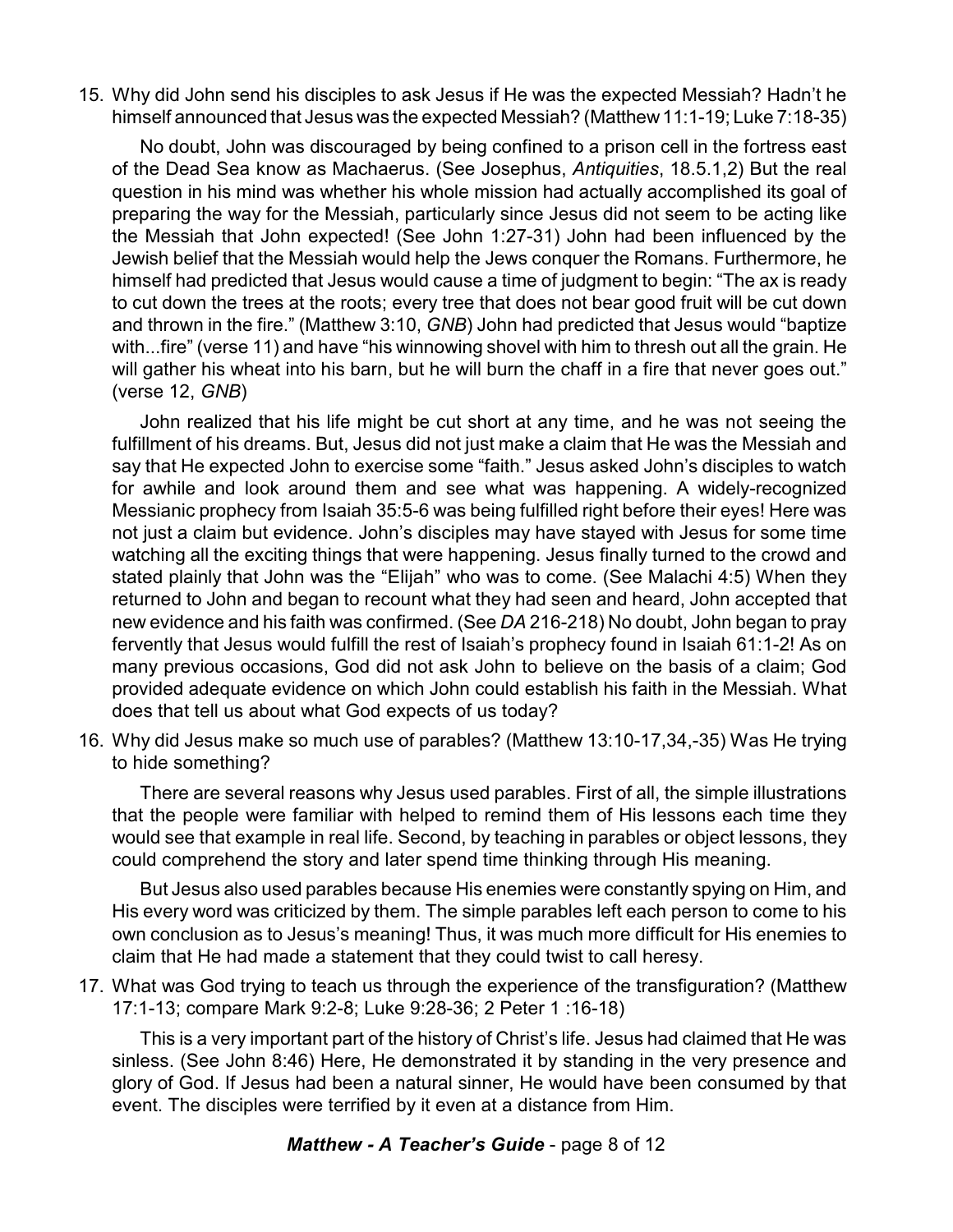In addition to providing evidence that He was sinless, it provided additional evidence to the disciples of His divinity. That would be very precious during those very difficult days ahead.

18. The book of Matthew describes Jesus as being particularly kind and considerate of children. This seems to be a new teaching or at least a new emphasis not found in the Old Testament. Why did Jesus talk about becoming like children? What does that imply about God? (Matthew 18:1-5; 19:13-15) Compare to Ephesians 4:11-16; Hebrews 5:11-6:3.

Children were of little value in ancient times. So many of them died in early infancy and childhood that they were only considered to be of value after they had reached a certain stage in their development! But in God's kingdom, the humility, sincerity, and transparency of children are essential qualities. It was time for the disciples to forget about who was going to be greatest in an earthly kingdom and start learning about God's kingdom. In that kingdom the qualifications for admission are very different from what they were still striving for!

Money and power rule in most cases here on planet Earth, but it will not be so in God's kingdom. Only those with the openness and trusting spirit of a little child will be there. But that is not all. The most important thing about a child is his capacity to grow. He is willing to learn. He is willing to change. Those characteristics will be absolutely essential for entry into God's kingdom.

19. Why did Jesus seem to contradict His Own Old Testament teaching about divorce? (Matthew 5:31-32; 19:1-12; see Deuteronomy 24:1-4) How does God really feel about divorce? (Malachi 2:16)

A careful reading of these passages should make it very clear how God feels about divorce. From the beginning, God intended for a man and a woman to bond for eternity and become one. God hates to see the pain and separation caused by divorce. But, God also recognized that He must work with erring human beings. He knew very well how much women had suffered at the hands of men who had little or no regard for their well-being. So, God gave them a rule that at least showed some compassion for the women. Instead of following the ancient custom of simply throwing an unwanted wife and her children out, a Jew who felt compelled to divorce his wife was required to at least give her a legal document showing that she had at one time been his legitimate wife. That prevented her from being treated like a prostitute. It also gave her children some legitimacy and made them legal heirs of their father's property.

20. Review the parable of the workers in the vineyard. (Matthew 20:1-16) Doesn't it appear that the vineyard owner was intentionally inciting those who began working earliest in the morning? Why couldn't he have at least paid them first and dismissed them before paying the ones who worked only a short time? What do you think this teaches us about God? Would you regard those who were hired first as legalists?

This is a parable about the "unfairness" of God's generosity. None of the righteous will get what they deserve! In fact, those who are working to earn their salvation may find themselves "last," if not outside the kingdom altogether! God is so busy being generous to all of us that if any of us should start to complain about His favoring someone else, it would ruin heaven! God cannot admit such a person into that kingdom. There is no room for those who are so selfish as to begrudge what God does for others.

## *Matthew - A Teacher's Guide* - page 9 of 12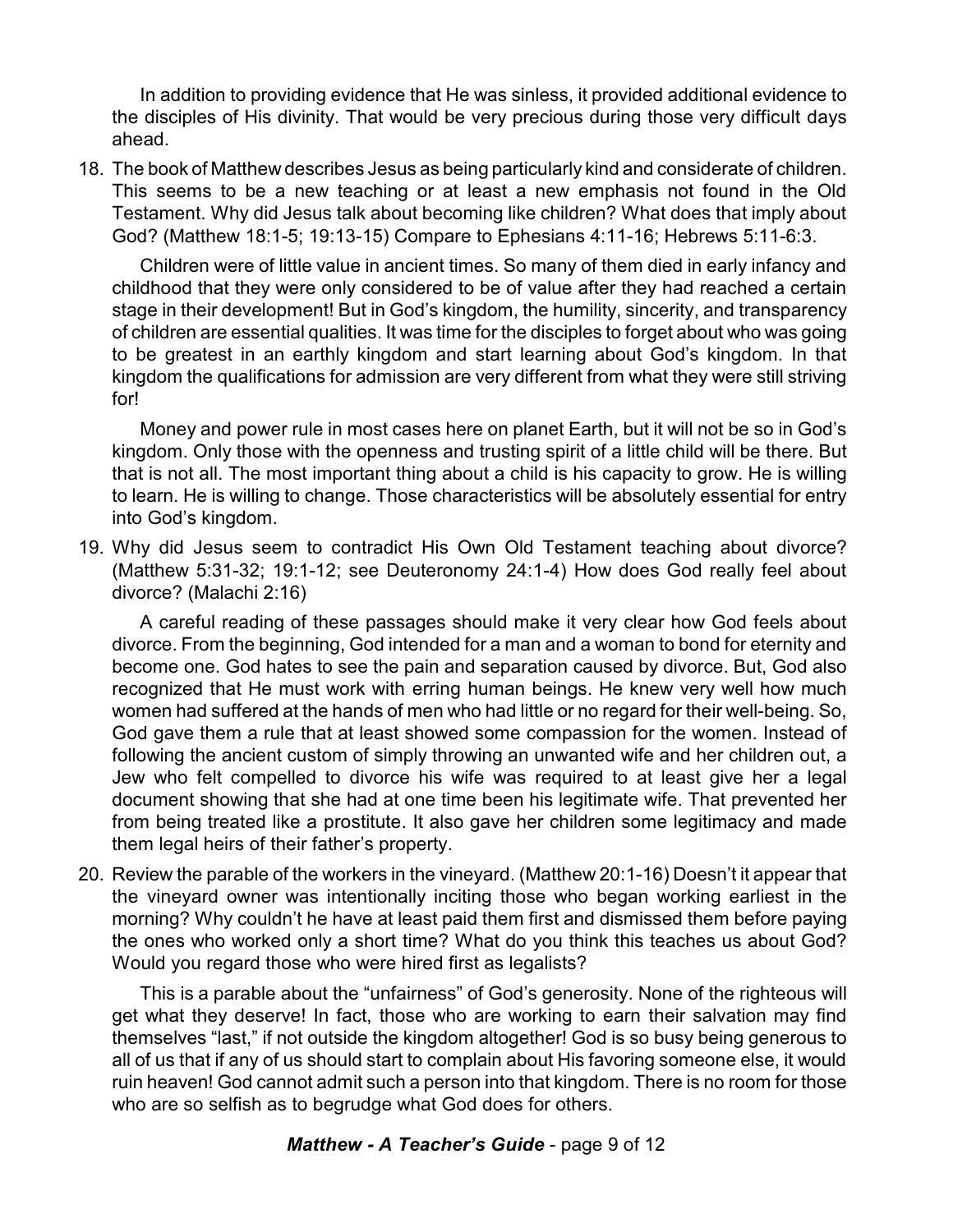21. What does it say about us and what does it say about God that "many are invited but few are chosen"? (Matthew 22:14)

Unfortunately, there are many passages, even in Matthew, that suggest that the majority are going to be lost. (See Matthew 7:13-14; 13:1-23; 24:10) While God will do all that He can to help us to enter the kingdom, He cannot admit anyone who would not be happy there, and He cannot admit anyone who would disturb the peace for others. That eliminates a lot of people!

22. Does Matthew seem to be clear about why Jesus had to come and die? Who or what actually killed Jesus? What was different about His death than that of any ordinary human? Was His death a murder (Matthew 17:22-23? If so, who killed Him? A suicide (John 10:17- 18)? Or, a natural result of some process (Matthew 27:46; Romans 4:25–the Greek simply says He was given up; *DA* 772)? Was Jesus's death necessary for your salvation? If so, why?

The death of Jesus is the most important event in the history of this planet. But, there is little explanation about the reason for His death in any of the Gospels. Paul seems to be the one who dealt with this question in the greatest depth. Romans 3 and Hebrews 9 and 10 are probably the key passages to look at.

Jesus died of "sin." God had said in the very beginning that sin would cause death, (see Genesis 2:17) but almost no one believes it even now! The death Jesus died was the death that is described in the Bible as the second death. (See Revelation 2:11; 20:6,14; 21:8) So far, no other human has died that death. The Jews tried to kill Him by crucifixion. But crucifixion is a long, slow death. Jesus died in six hours. He was already dead when the spear pierced His side.

23. Why was a portion of Galilee, formerly the tribal areas of Zebulun and Naphtali, known as "the land of the shadow of death"? (See Job 38:17; Psalms 23:4; Isaiah 9:2; Matthew 4:16; Luke 1:79; John 1:4-9; *DA* 34,35)

Capernaum was in the former area of Naphtali, and Nazareth was in the former area of Zebulun. When this prophecy was first made in Isaiah's day, Galilee had just been conquered, and its people carried off by Tiglath-Pileser of Assyria–probably shortly before 722 B.C. when Samaria was captured. The northern tribes were being dispersed throughout the nations and were never to be heard from again. A mixture of pagan peoples from many other areas was brought in and Galilee was inhabited almost entirely by non-Jews. After the return from Babylonian captivity, Jews began, once again, to settle in the area until it had become a very cosmopolitan area. The great light that was to come to Galilee was the "light of the world," Jesus Himself.

24. Why did Jesus repeatedly tell people He had healed not to tell anyone about what had happened? (Matthew 12:16; 16:20; Mark 3:12; 5:43; Luke 8:56; 9:21)

Is it possible that Jesus told them not to tell anyone about their healing or about what they had come to know about Jesus because they would have misrepresented Jesus if they had begun to speak about Jesus when listeners would ask questions? Some stories seem to suggest that. It is also likely that He told them not to tell because when people did tell, it stirred up so much excitement that huge crowds flocked to see Him, and that impeded some important parts of His teaching. At times, He needed time with His disciples, but when the crowds were pressing around Him continuously, it was impossible to spend any quiet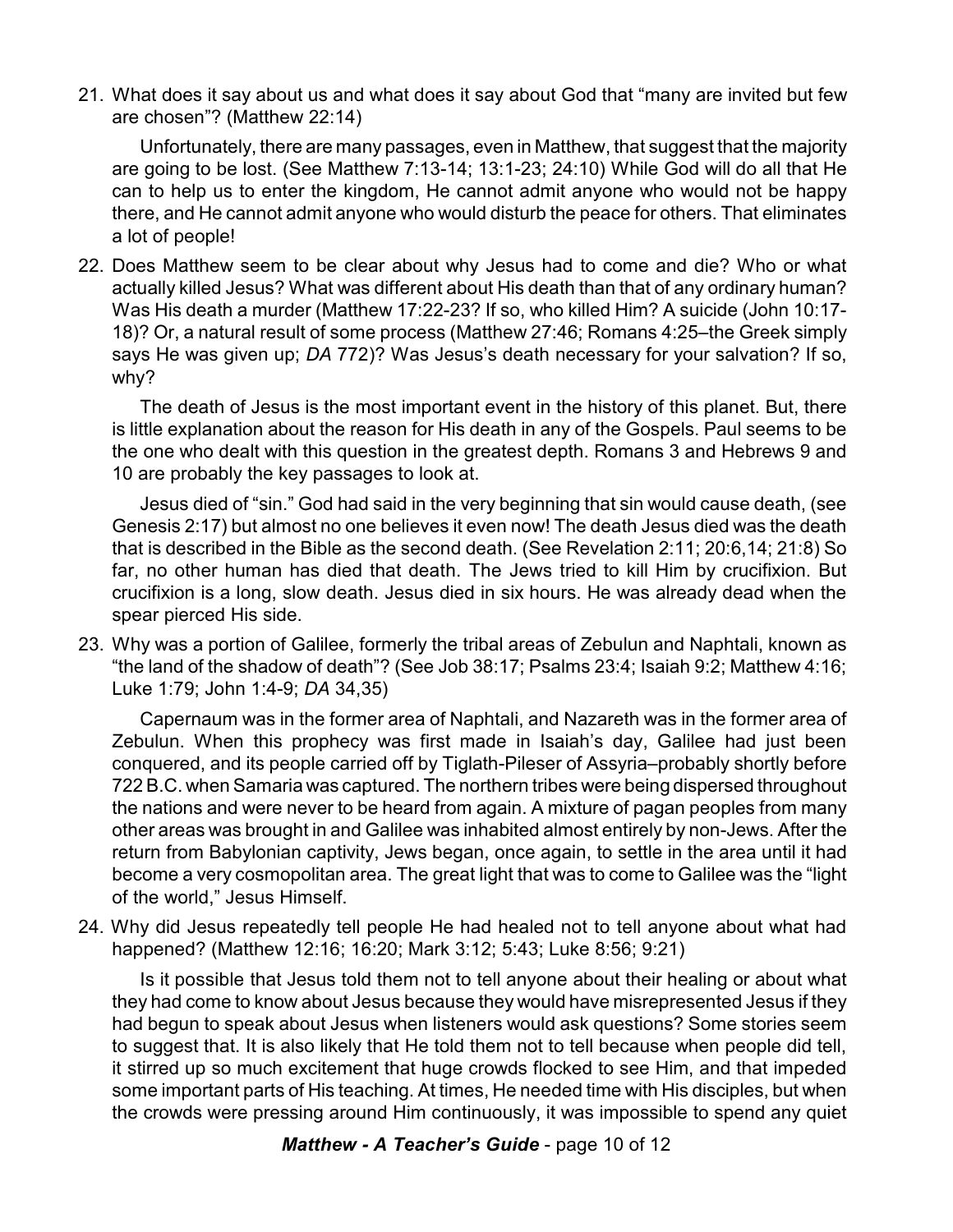time with them.

## *Some Notes on the Organization of Matthew*

25. Matthew is organized somewhat topically (see *Daily Study Bible*, Matthew):

Five discourses: 1. The Sermon on the Mount: the principles of the Kingdom: Matt. 5-7

- 2. The duties of the leaders (disciples) of the Kingdom: Matthew 10
- 3. The parables of the Kingdom: Matthew 13
- 4. Greatness and forgiveness of the Kingdom: Matthew 18
- 5. The coming of the Kingdom: Matthew 24,25
- 26. Matthew was written, especially to the Jews, to accomplish the following:
	- 1. To prove that Jesus of Nazareth was the promised Messiah/Christ/Anointed One.
	- 2. To present the significant events in the life of Jesus.
	- 3. To provide a teaching manual for the Christian community: organized often in groups of 3s and 7s.
		- 4. To make memorization easier.
- 27. Matthew is divided into three major divisions, each with a summary near the end saying, Jesus is the "Son of God" (Matthew 3:17; 16:16; 27:54):
	- 1) 1-4:16.
	- 2) 4:17-16:20.
	- 3) 16:21-28:20.
- 28. Jesus's ministry was divided into three major parts, all connected to events in the life of John the Baptist.
	- 1. After His baptism by John, He began His public ministry. For approximately one and one-half years, He traveled fairly widely, predominantly in Judea, and often by Himself, teaching and healing.
	- 2. When John was arrested and put into prison, Jesus called the twelve disciples, and shifted His ministry mostly to Galilee and focused on teaching the multitudes.
	- 3. After John's death, Jesus focused on teaching His own disciples and preparing them for His death and the future when they would be on their own.
- 29. Major points emphasized in the book of Matthew:
	- 1. Jesus is the fulfillment of the Old Testament prophecies.
	- 2. We need to focus all eyes on Jesus.
	- 3. We need to understand the Kingdom of heaven.
	- 4. The ethical implications of the Kingdom of heaven.
	- 5. Conflicts between the kingdom of heaven and the kingdom of the evil one.

*Matthew - A Teacher's Guide* - page 11 of 12